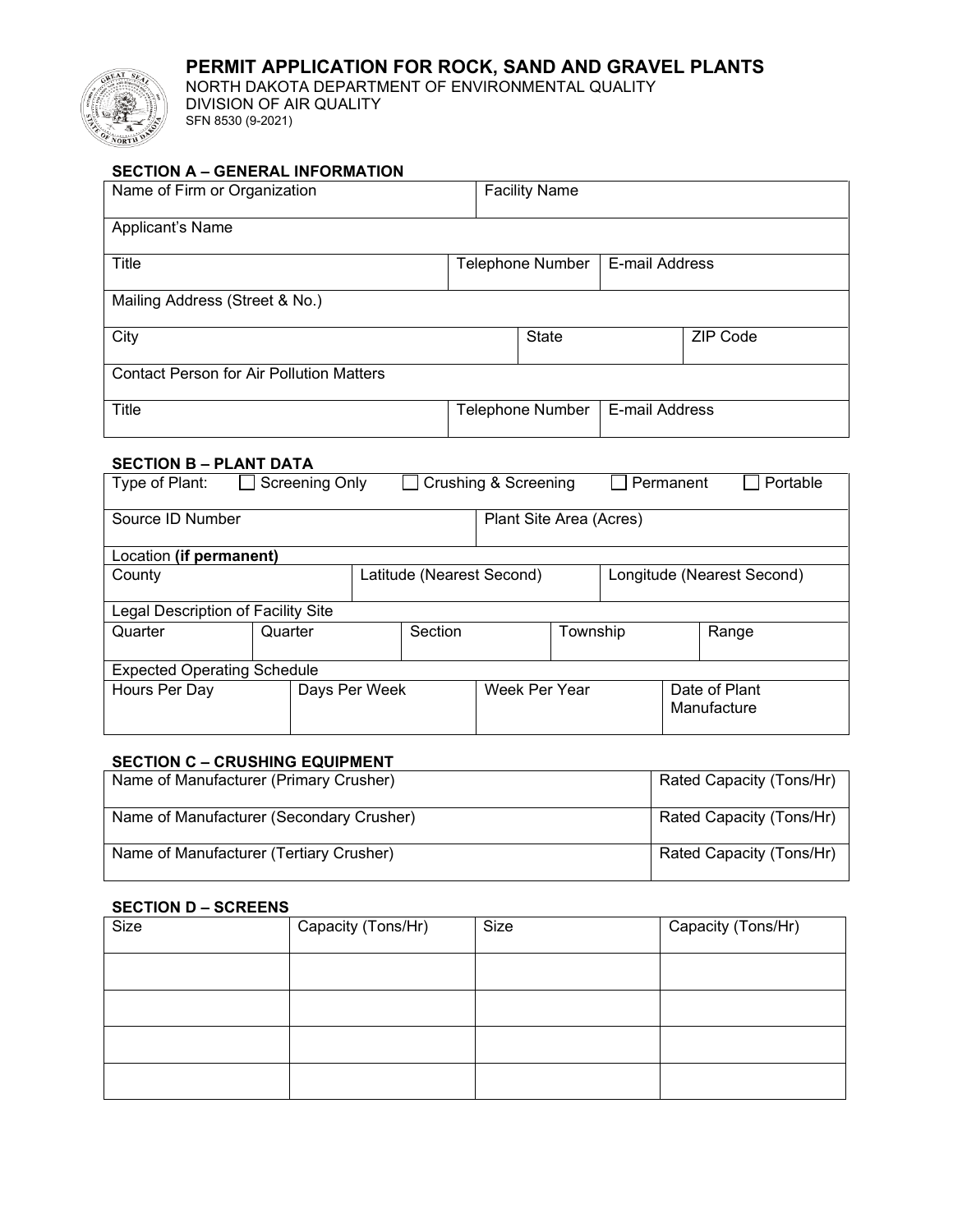## **SECTION E – CONVEYORS**

| <b>Conveyor Use</b> | Capacity (Tons/Hr) |
|---------------------|--------------------|
|                     |                    |
|                     |                    |
|                     |                    |
|                     |                    |

## **SECTION F – FUGITIVE DUST CONTROL**

|           | Is water used to control dust discharge?                                                |
|-----------|-----------------------------------------------------------------------------------------|
| $\Box$ No | $\Box$ Yes – Describe system:                                                           |
|           |                                                                                         |
|           |                                                                                         |
|           | Are fans and collectors, such as cyclones or baghouses, used to control dust discharge? |
| No        | $\Box$ Yes – Describe system:                                                           |
|           |                                                                                         |
|           |                                                                                         |
|           | Are any other types of dust suppression methods used?                                   |
| No        | $\Box$ Yes – Describe system:                                                           |
|           |                                                                                         |

## **SECTION G – SAND WASHER**

| Name of Manufacturer | Tons/Hr<br>Japacity |
|----------------------|---------------------|
|                      |                     |

#### **SECTION H – STORAGE PILES**

| Size of Material | <b>Average Quantity</b>       | Size of Material                                                                                  | <b>Average Quantity</b> |
|------------------|-------------------------------|---------------------------------------------------------------------------------------------------|-------------------------|
|                  |                               | 4                                                                                                 |                         |
| າ                |                               | 5                                                                                                 |                         |
| 3                |                               | 6                                                                                                 |                         |
| ∐ No             | $\Box$ Yes - Describe system: | Are any dust suppression methods used to control fugitive dust from storage piles and haul roads? |                         |

#### **SECTION I – AVERAGE ANNUAL OUTPUT**

| Size of Material | Tons/Year Output | Size of Material | Tons/Year Output |
|------------------|------------------|------------------|------------------|
|                  |                  |                  |                  |
|                  |                  |                  |                  |
|                  |                  |                  |                  |
|                  |                  |                  |                  |

| <sup>Cinnature</sup><br>- ت− | $\sum_{i=1}^{n}$<br>Dale |
|------------------------------|--------------------------|
|                              |                          |